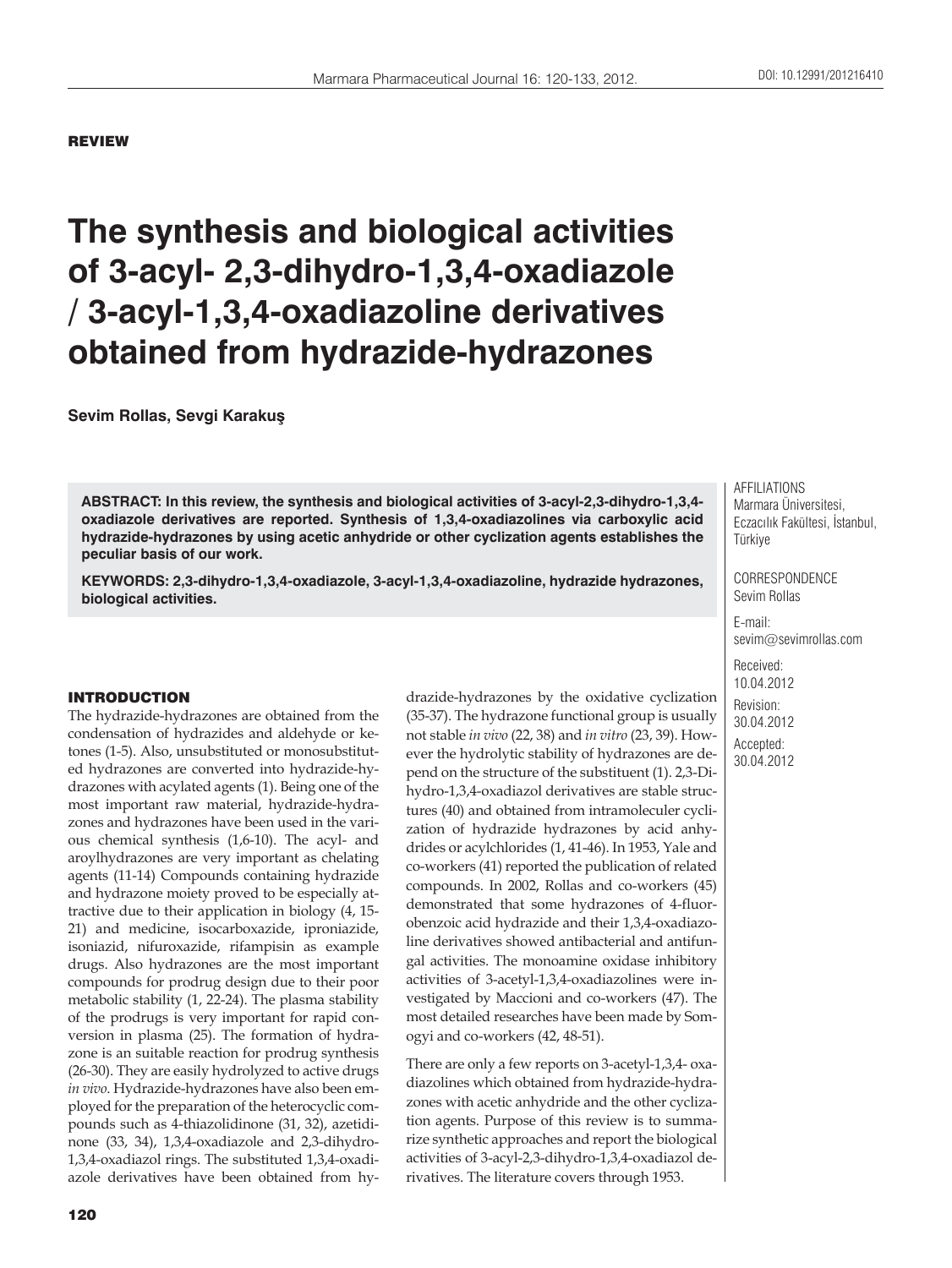### SYNTHESIS OF 3-ACYL-2,3-DIHYDRO-1,3,4- OXADIAZOLE DERIVATIVES *Cyclizaton of hydrazide-hydrazones*

**Acetyl derivatives**

The 3-acetyl-2,3-dihydro-1,3,4-oxadiazole derivatives have been obtained via acetylation and intramolecular cyclation of hydrazide-hydrazones using acetic anhydride. The 3-acetyl-1,3,4-oxadiazolines **1** (41), **2** (43), **3** (44, 52), **4** (53), **5** (54), **6** (55), **7** (56), **8** (57) and **9** (58), **10** (59), **11** (60) and **12** (61) were synthesized by the cylization of the corresponding hydrazide-hydrazone derivatives in acetic anhydride. The reaction time, temperature, and yields have been shown slightly different.

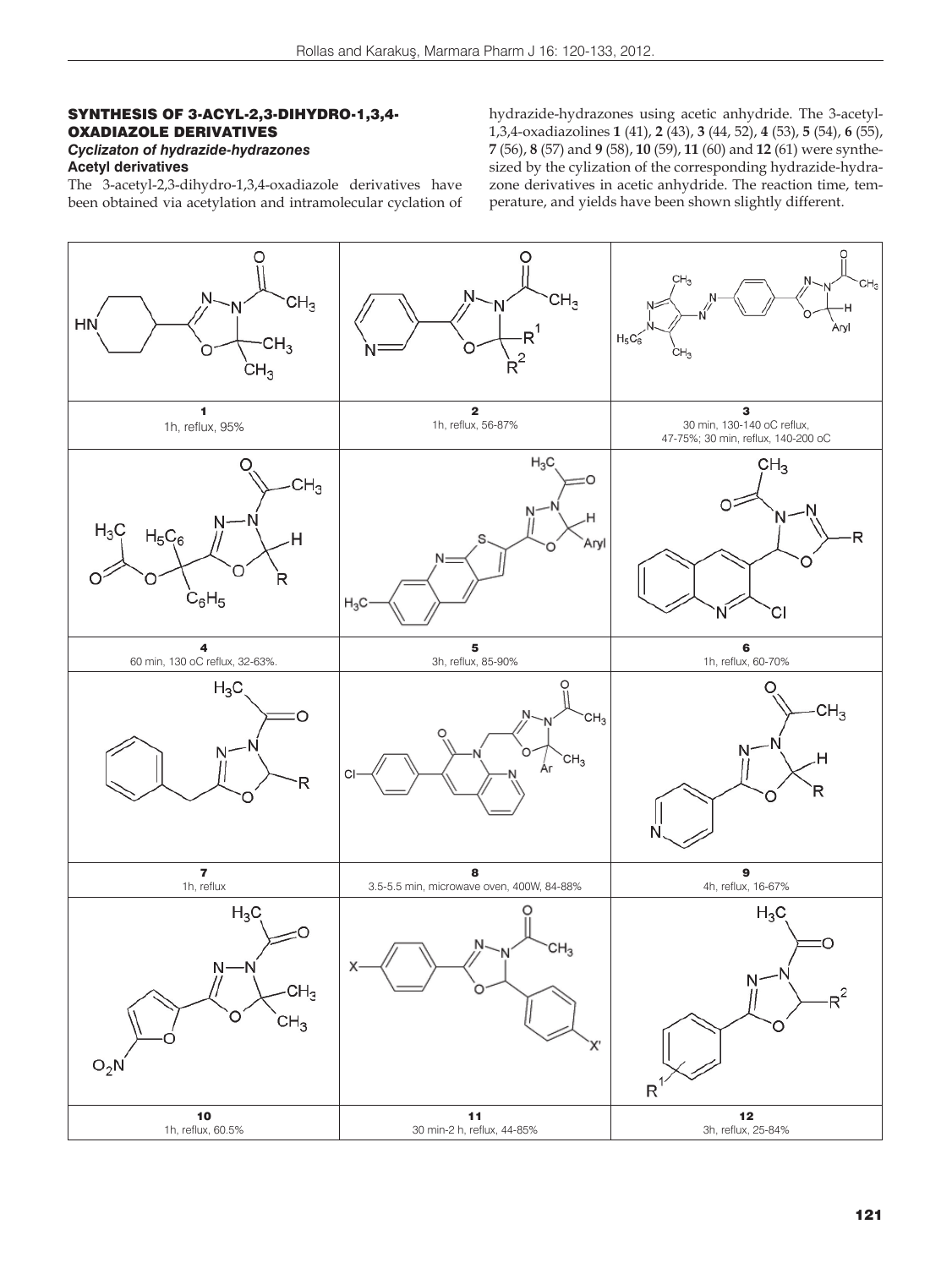



 $14$ 



In the other variations of this method, anhydrous sodium acetate (62) has been added in the reaction medium besides acetic anhydride. Also, the 1,3,4-oxadiazolines were synthesized from the corresponding hydrazide-hydrazones in acetyl chloride (48, 63, 64).

On the other hand, the spiro 1,3,4-oxadiazolines were obtained from the reaction acetic anhydride **14** (65) **17, 18, 19, 20** (66) or acetic acid **22** (67) on cyclic ketone–hydrazone derivatives.

The compounds were obtained with (R)- and (S)- configurations at C-3 (66). Wang and co-workers (67) isolated also the E and Z isomer of some hydrazide hydrazones and from these isomers synthesized the S and R isomers of spiro1,3,4-oxadiazoline derivatives.

The cyclization of **21** was carried out in acetic acid by Allam and co-workers (68) and obtained nonacetylated spiro1,3,4 oxadiazoline derivative **22**.

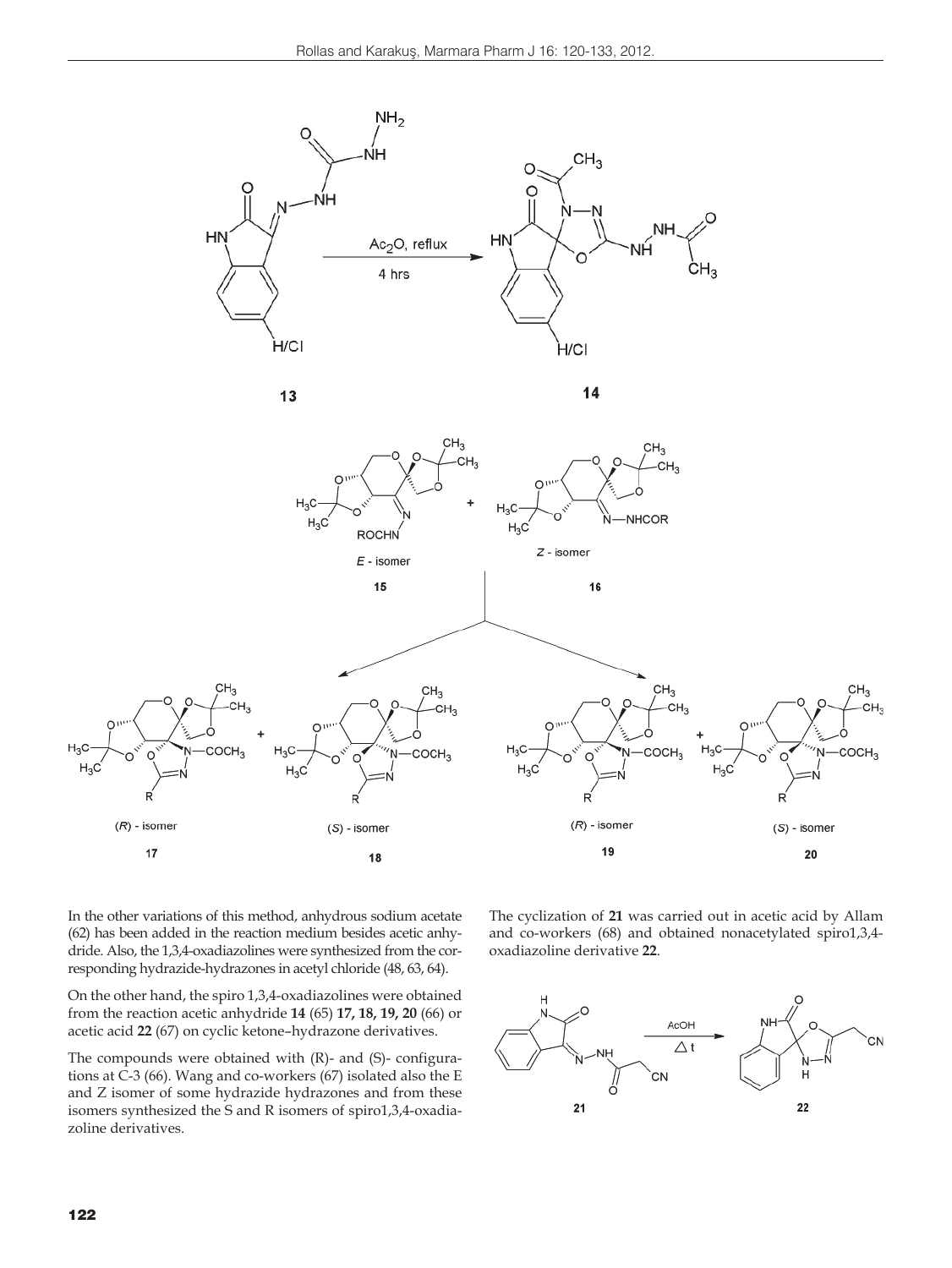The dehydrogenation of 3-acetyl-2,3-dihydro-1,3,4-oxadiazoles **24** with potassium permanganate has been given substituted 1,3,4-oxadiazoles **25** (51)



Similarly, the 3-acetyl-2,3-dihydro-1,3,4-thiadiazole derivatives **27** (69) are obtained from thiosemicarbazones. When the cylic ketone is used, the spiro 1,3,4-thiadiazolines **29** have been formed (70).



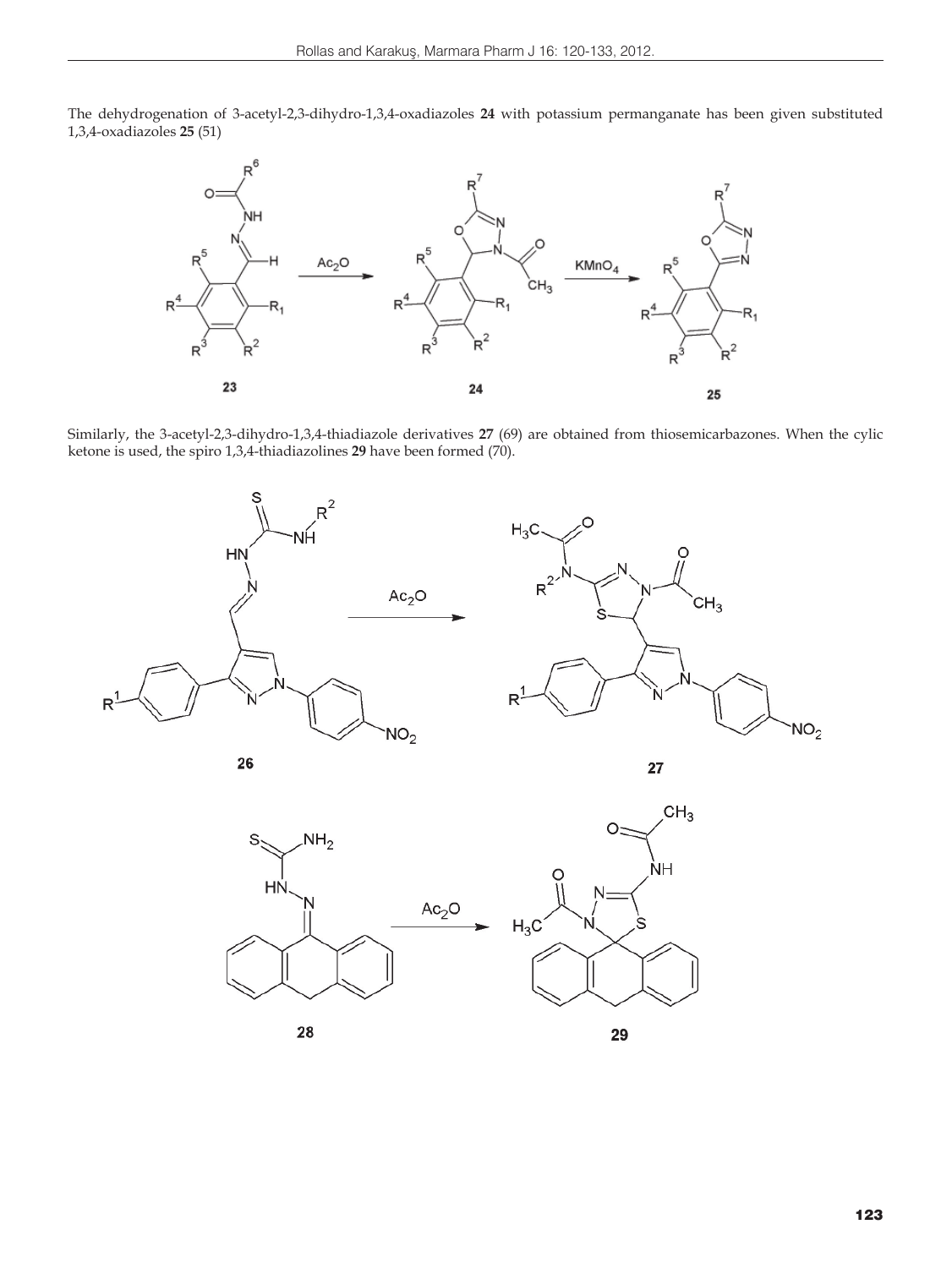## **Other acyl derivatives**

The intramoleculer cyclization of hydrazide hydrazones have also been carried out with propionic anhydride **31** (40), benzoyl chloride **32** (48), **33** (63) and substituted isocyanates **35**, **36** (71, 72).











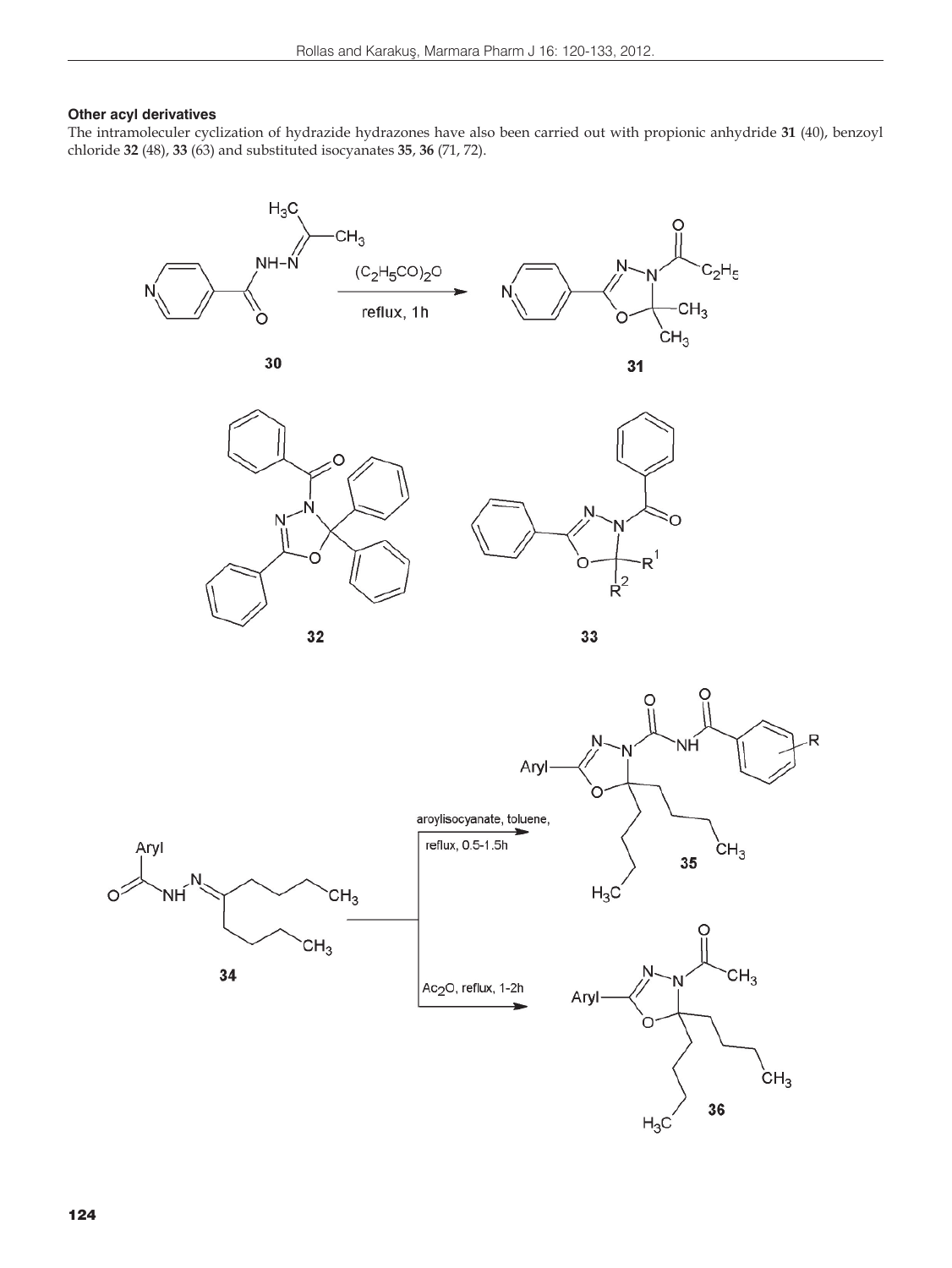

The isomer compounds **38** and **39** were synthesized with the different method by Tsoleridis and co-workers (73).

Desai and co-workers (74) synthesized 3-(substituted-phenylpropenoil)-1,3,4-oxadiazoline derivatives **41** from 3-acetyl-2-(2-chloroquinolin-3-yl)-5-(4-nitrophenyl)-1,3,4-oxadiazoline **40**.



#### **Different methods for the synthesis of 1,3,4-oxadiazolines**

The regioselective cyclization of 1,4-disubstituted thiosemicarbazides has been shown to be a good method for the synthesis of substituted 1,2,4-triazoles (75, 76) and 1,3,4-thiadiazoles (77, 78) in alkaline and acidic media respectively. Feng and co-workers (79) published the first report on the regioselective cyclization of 1,3,4-oxadiazolines from 1,4-disubstituted thiosemicarbazides using silver nitrate as an oxidant. The products have isolated as the *trans*-isomer.

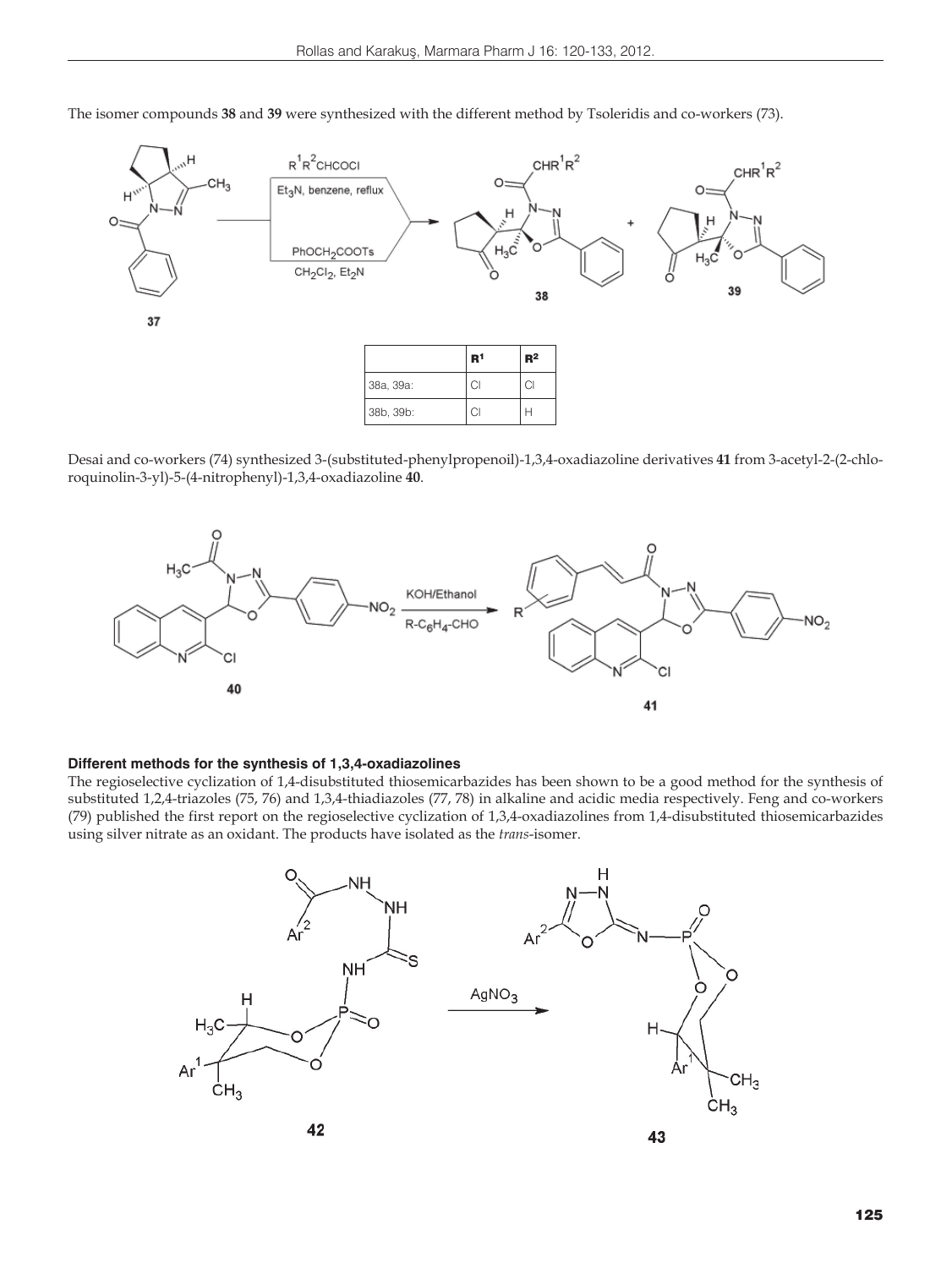El-Saidi and co-workers (80) prepared the  $\Delta$ <sup>3</sup>-1,3,4-oxadizoline derivatives **45** by oxidative cylization of compound **44** using the different starting compound with lead tetraacetate in alcohol.





49

| a | $R_1$ : H  | $R_2$ : $(CH_3)_2$ |
|---|------------|--------------------|
| b | $R_1$ : H  | $R_2$ : Cl         |
| C | $R_1$ : OH | $R_2$ : OH         |
| d | $R_1$ : H  | $R_2$ : H          |
| e | $R_1$ : H  | $R_2$ : OH         |

Also, El-Kaim and co-workers (81) synthesized the  $\Delta^3$ -1,3,4oxadiazolines **47** from trichloroacetic acid hydrazones **46**.



**50a** and **50b** were tested for their antitubercular activity against *M. tuberculosis* H37Rv strain. Compounds showed moderate activity (MIC: 31.25, Isoniazid:  $0.25 \mu g/mL$ ) (83).



The cylization of the pyridoxalisonicotinoyl hydrazone with

b  $2,6-CI_2C_6H_3$ 

acetic anhydride gave **51**. Compound **51** exhibited inhibitory activity against *M. tuberculosis* H37Rv (MIC, 6.09 µM) (84).



#### **Biological Activity**

The investigation of the biological activities of 3-acyl-2,3-dihydro-1,3,4-oxadiazole derivatives has been focused on antibacterial, antitumor, antioxidant, monoamine oxidase inhibitory and anticonvulsant activity.

Rollas and co-workers (45) synthesized 4-fluorobenzoic acid[(4-nitrophenyl/5-nitro-2-furanyl)methylene]hydrazide derivatives and tested against various bacteria and fungus. Compound **48** showed equal activity with ceftriaxone against *S.aureus.*



Also, Fuloria and co-workers (82) screened the compounds **49a-e** for their antibacterial and antifungal activity against *S. aureus, P. aeruginosa*, *C. albicans* and *A. flavus*. Compounds were found to be active against tested microorganism.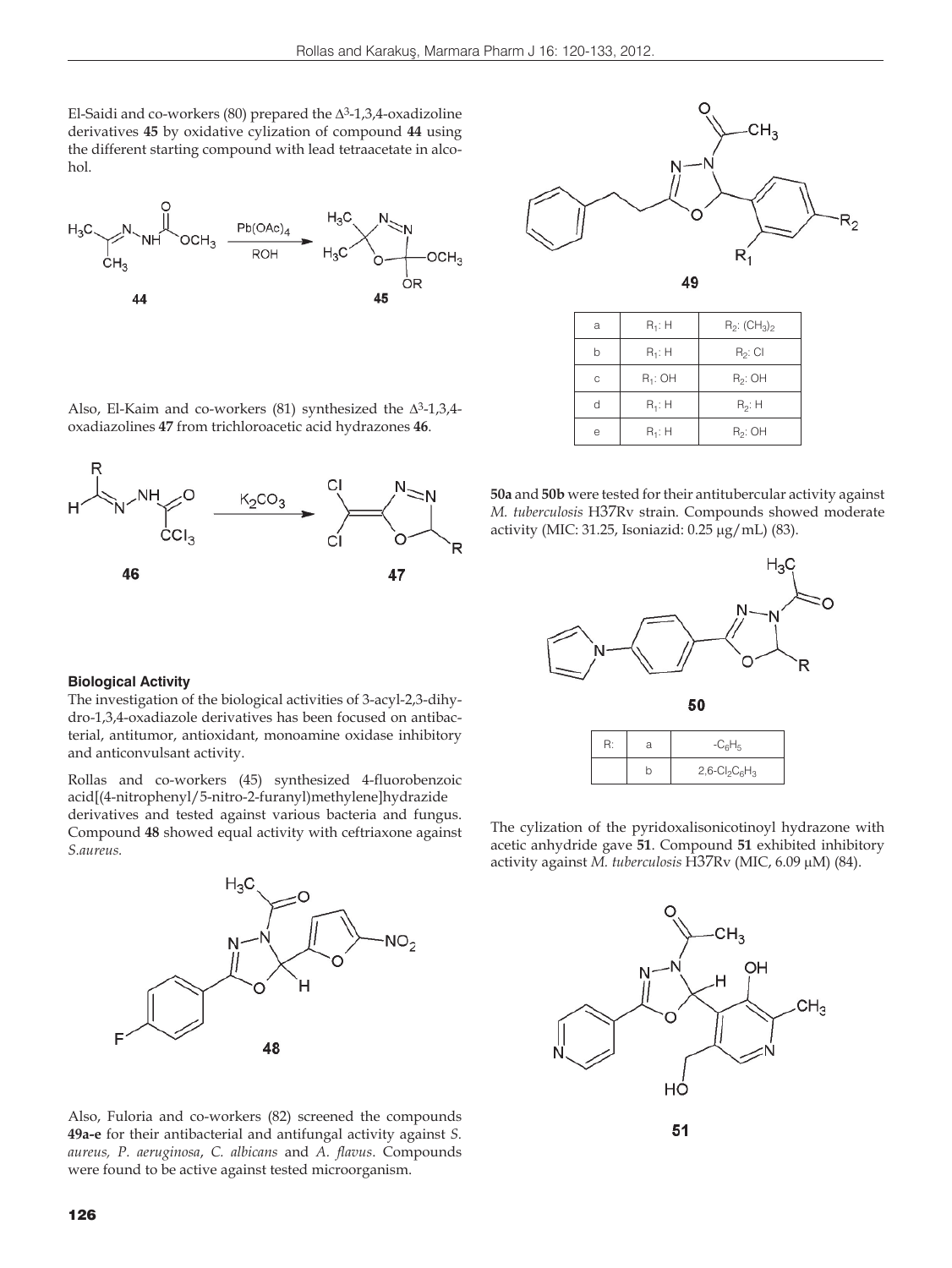Chawla and co-workers (85) synthesized a series of 3-acetyl-5- (3-chloro-1-benzo[b]thiophen-2-yl)-2-substitutedphenyl-2,3 dihydro-1,3,4-oxadiazoles. Among the tested compounds **52a** and **52b** were found to be most active compounds compare to standart drug ciprofloxacin against *S. aureus and B. subtilis.*



Yang and co-workers (86) synthesized 3-(substituted)aryl-4- (acetyl-2-aroyloxymethylene-1,3,4-oxadiazoline-5-yl)-1-phenyl-2-pyrazoline derivatives **53**. Their antibacterial activities were found higher than the initial hydrazide-hydrazones against tested microorganisms.



Generally, the antibacterial activities of 1,3,4-oxadiazoline derivatives screened against *S. aureus*. Indeed, all of the researchs showed that 1,3,4-oxadiazolines were active compounds.

Also, Ishii and co-workers (88) synthesized the 1,3,4-oxadiazolines and tested for their antimicrobial activities against various strains. The most active compounds were **55a-c**. Compound **55b** showed good activity against *S. aureus* (MIC=1.95-1.25 µg/mL) and 55a against *C. albicans* (MIC=3.28-2.62 µg/mL).



Omar M. Ali and co-workers (89) synthesized 1,3,4-oxadiazoline derivatives **56** from sugar uracil-1-ylmethylhydrazones by heating in acetic anhydride. Compounds were tested for antiviral activity against hepatitis B virus and showed moderate viral replication inhibition.



In a recent publication, Hamdi and co-workers (87) have investigated 1,3,4-oxadiazoline derivatives for their antibacterial and antioxidant activities.



| $\boxed{{\rm{Aryl:}}\ \left\lvert\ {\rm{--}}{\rm{C}}_6{\rm{H}}_5\ {\rm{--}}\ \right\rvert\ \ 4\ \textrm{-}\mathrm{FC}_6{\rm{H}}_{4}\ \ \left\lvert\ 4\ \textrm{-OCH}_3{\rm{C}}_6{\rm{H}}_{4}\ \ \right\rvert\ \textrm{4}\ \textrm{-}\mathrm{NO}_2{\rm{C}}_6{\rm{H}}_{4}\ \ \left\lvert\ \ 3,4,5\ \textrm{-}\mathrm{(OCH}_3)_3{\rm{C}}_6{\rm{H}}_2\ \ \right\rvert}$ |
|---------------------------------------------------------------------------------------------------------------------------------------------------------------------------------------------------------------------------------------------------------------------------------------------------------------------------------------------------------------------|
|---------------------------------------------------------------------------------------------------------------------------------------------------------------------------------------------------------------------------------------------------------------------------------------------------------------------------------------------------------------------|

Compounds **57a-c** were tested for antimicrobial activities various strains. The compounds did not show remarkable activity (90).

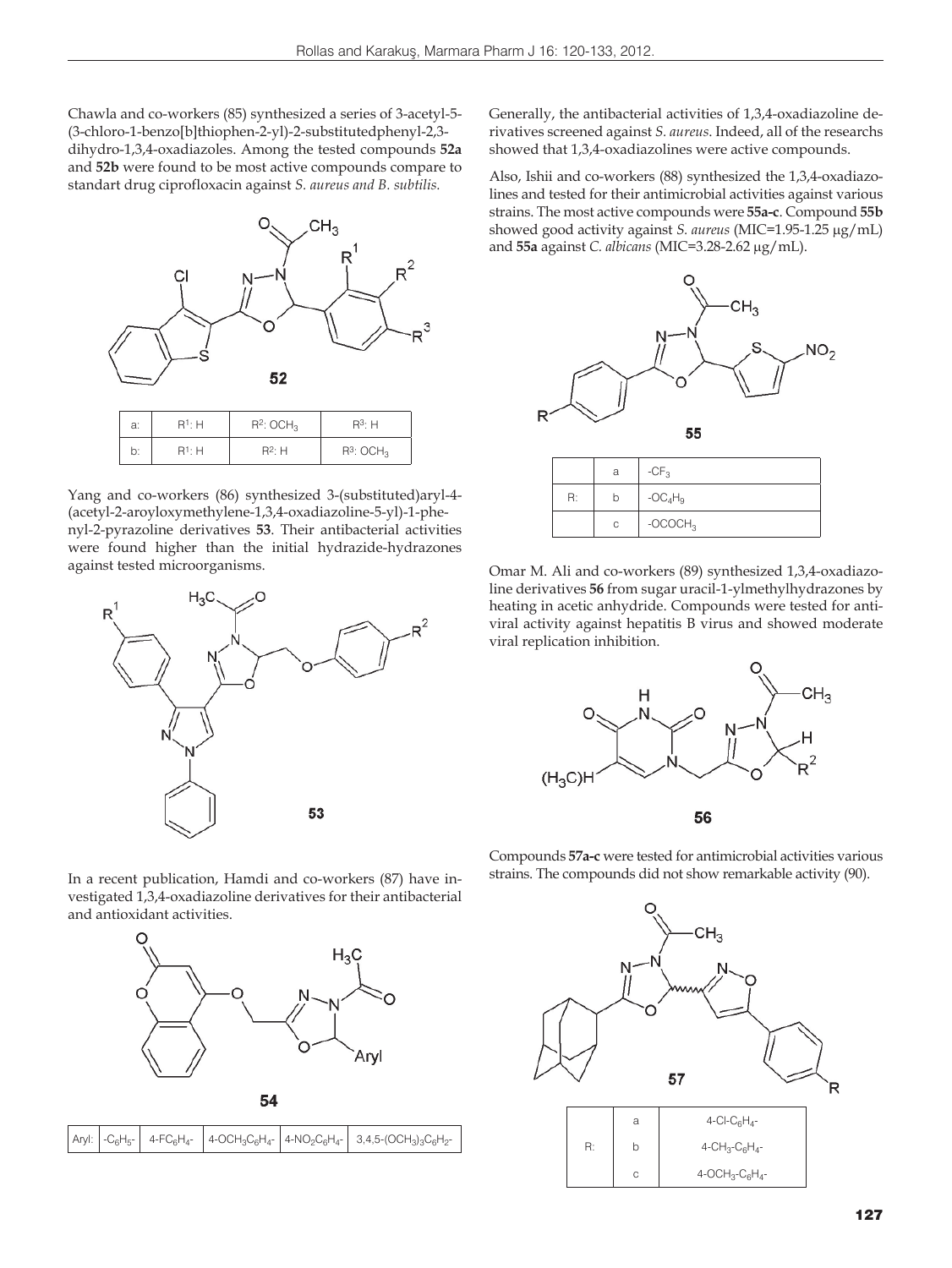Manojkumar and co-workers (91) prepared 3-acetyl-1,3,4-oxadiazolines **58a-c** using starting material 4-methoxycoumarinyl-7 oxyacetic acid hydrazide hydrazones.



The compounds **58a-c** have tested for their *in vitro* cytotoxic activity against DLH and EAC cells. 5-Fluorouracil was used as standart cytotoxic agent. In addition, their antioxidant activities have studied by diphenylpicryl hydrazyl (DPPH) assay method.

Also Jin and co-workers (92) reported that compound **59** was active against PC3 cells in vitro by MTT method at 0.3 μM.



Lee and co-workers (93) prepared 2,5-diaryl-1,3,4-oxadiazoline analogs **59** of combretastatin A4 and tested antiproliferative activities against multiple cancer cell lines and reported that it was the major efficient antioxidant bearing 3,4,5-trimethoxysubstituent in the phenyl ring. Other compounds have also exhibited higher antioxidant activity than Trolox.

Ke and co-workers (72) designed and synthesized a series of oxadiazoline derivatives. All synthesized compounds have inhibited chitin biosynthesis in yeast. Compounds **60** and **61** have showed the highest inhibitory activity at lower concentrations.

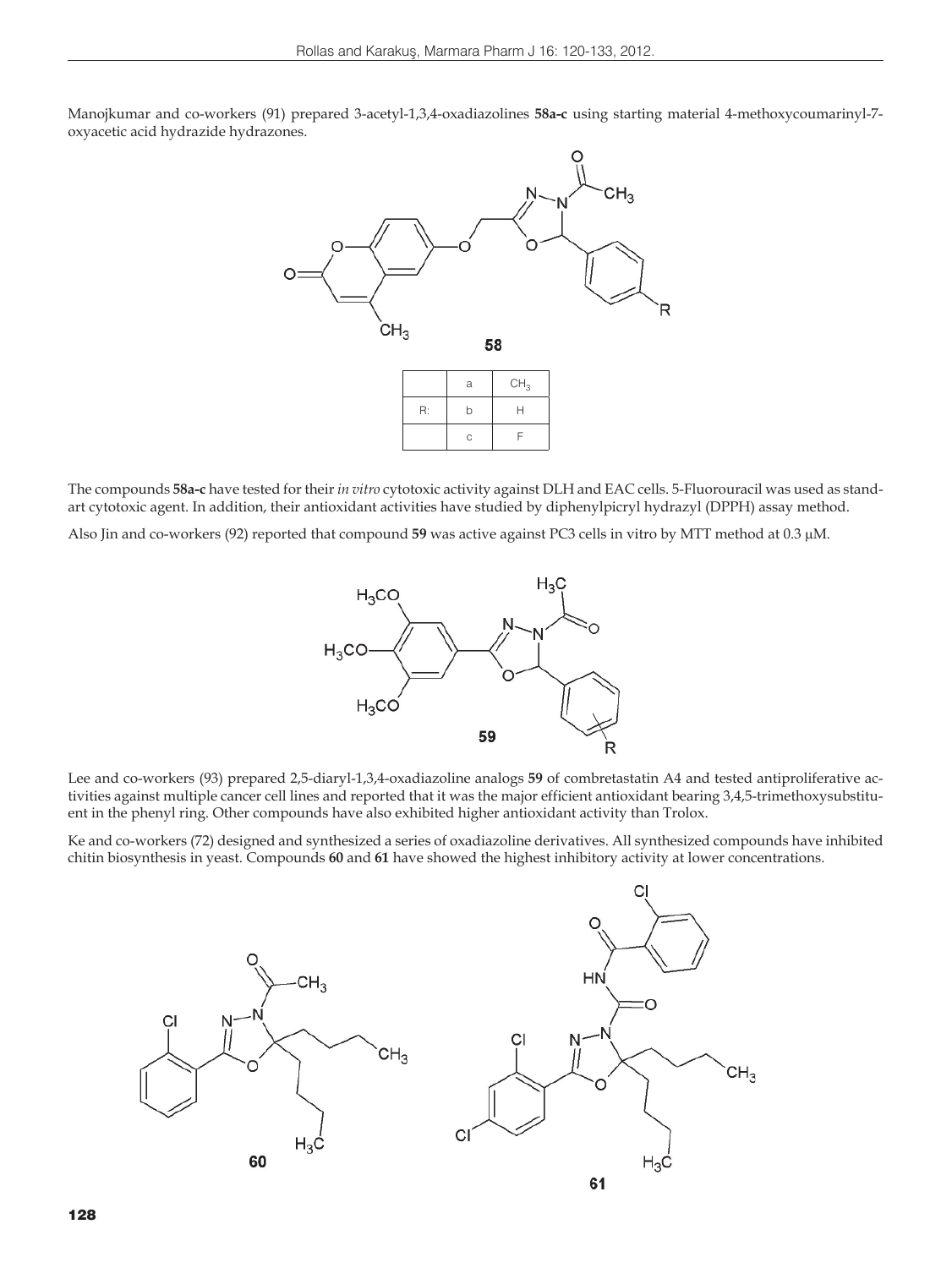In 2005, Chimenti and co-workers (94) reported the synthesis of 1-acetyl-3,5-diaryl-4,5-dihydro-(1*H*)-pyrazole derivatives and their human monoamine oxidase activity against (MAO) A and B isoforms.

Recently, Maccioni and co-workers (47) designed and synthesized 3-acetyl-2,5-diaryl-2,3-dihydro-1,3,4-oxadiazole derivatives as isosteres of 1-acetyl-3,5-diaryl-4,5-dihydro-(1*H*)-pyrazoles to investigate for their inhibitors activity against MAO-A and MAO-B. Some of the compounds **62** exhibited inhibitory activities against the B isoform of the enzyme at nanomolar values. The authors isolated R and S enantiomers of **62b** and **62c**. The R enantiomers were found more active than the racemic mixture. These lead compounds may be used for the design of MAO-B selective inhibitors.



The hydrazones derivatived 3-hydroxy-2-naphthoic acid hydrazide gave compounds **63**. Their anticonvulsant activity were investigated against pentylenetetrazole (PTZ) induced convulsions in mice by Doğan and co-workers (95).



The protection of these compounds was ranged from 0 to 60%. Further research was made on the compound **64** by Şener and co-workers (96).



The antioxidant effect of compound **64** was tested in mice brain and liver, compared the antioxidant and anticonvulsive effect with that of valproat (VPA), an antiepileptic drug. Compound **64** and VPA significantly decreased lipid peroxidation levels in brain and liver which were elevated after PTZ administration. Compound **64** and VPA showed a protection on brain and liver tissue against oxidative damage seen at during the seizures.

On the other hand, nonsubstituted analogs of **63, 64** were evaluated for biological activities as tubulin polymerization inhibitors by Hu and co-workers (97).



Among these compounds **65** showed the most potent antiproliferative activitiy against HepG2, MFC-7 and B16-F10 cells. Docking simulation study revealed that compounds bearing the naphthyl moiety are promising tubulin inhibitors.



The 3-acetyl-2,5-disubstituted-2,3-dihydro-1,3,4-oxadiazoles were prepared from aryl substituted hydrazones of 4-fluoro benzoic acid hydrazide by Koçyiğit-Kaymakçıoğlu and coworkers (98). **66** can be interesting source for lead compounds for anti-inflammatory research.

## **CONCLUSION**

The number of publications on the 3-acyl-2,3-dihydro-1,3,4 oxadiazole derivatives have increased in the recent years. There are several reports about the synthesis and biological activity of 3-acyl-2,3-dihydro-1,3,4-oxadiazoles. In this manuscript the related articles of 1,3,4-oxadiazolines are reviewed. The future researches may be focused on the 1,3,4-oxadiazolines for the synthesis of active new drugs.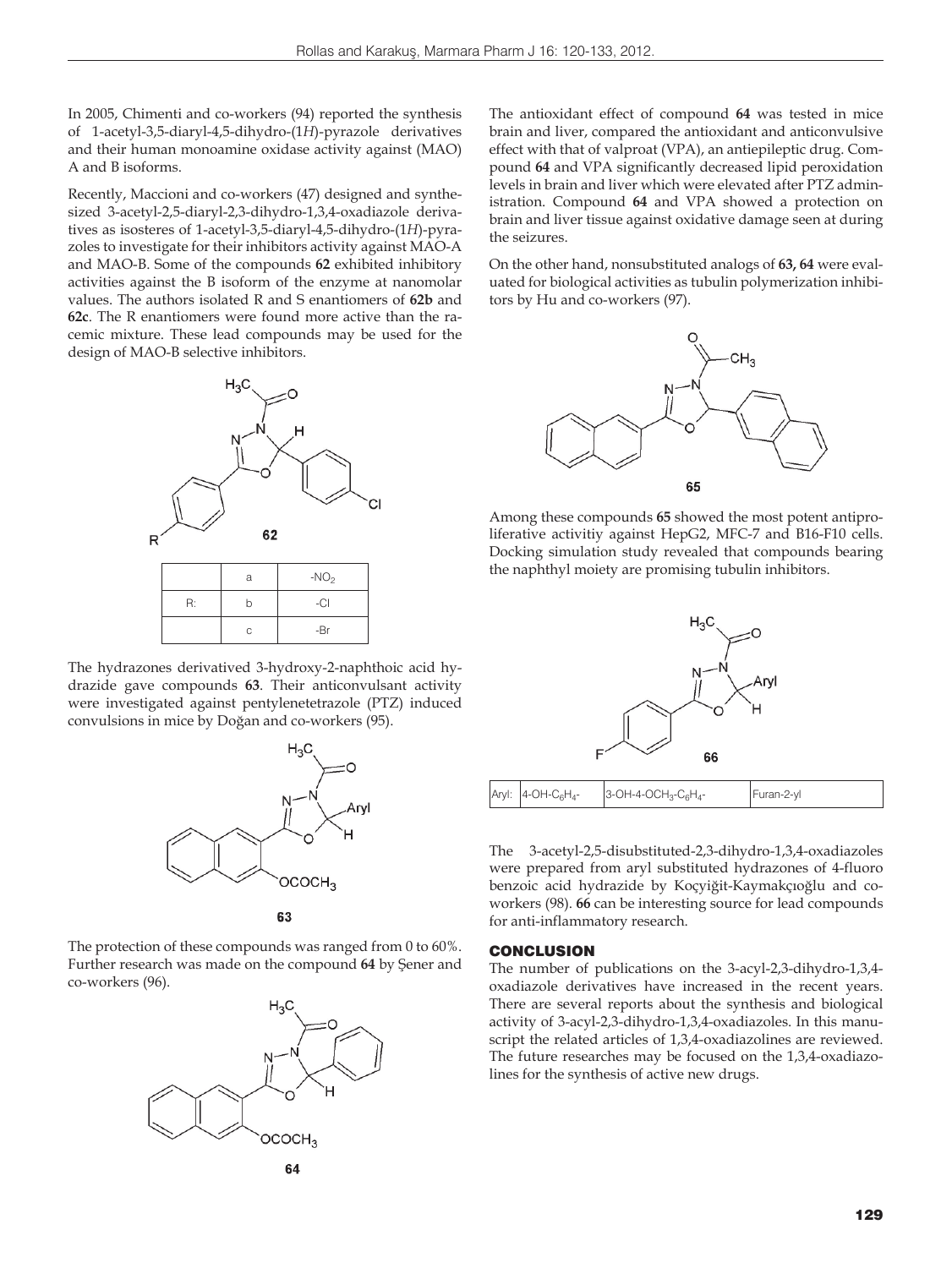## **Hidrazid-hidrazonlardan elde edilen 3-açil- 2,3-dihidro-1,3,4-oksadiazol / 3-açil-1,3,4-oksadiazolin türevlerinin sentezi ve biyolojik aktiviteleri**

**ÖZET: Bu derlemede, 3-açil- 2,3-dihidro-1,3,4-oksadiazol türevlerinin sentezi ve biyolojik aktiviteleri sunulmuştur. 1,3,4-Oksadiazolinler'in karboksilik asit hidrazid-hidrazonlarından hareketle asetik anhidrit veya diğer siklizasyon ajanları kullanılarak yapılan sentez çalışmaları derlememizin temelini oluşturmaktadır.**

## REFERENCES

- 1. Kitaev YP, Buzykin BI. The Reactions of Hydrazones. Russian Chem Rev 1972;41: 495-515.
- 2. Rollas S. Synthesis and Spectrometric Analysis of Some Hydrazide Hydrazones I. J Fac Pharm Ist l98l; l7: 4l-50.
- 3. Rollas S, Büyüktimkin S, Büyüktimkin N, Ülgen M. Yemeni E. Evaluation of some arylhydrazones of N 2-arylidenebenzylic acid hydrazide as antimicroial agents. Pharmazie 1988; 43: 511.
- 4. Koçyiğit-Kaymakçıoğlu B, Oruç E, Unsalan S, Kandemirli F, Shvets N, Rollas S, Anatholy D. Synthesis and characterization of novel hydrazide-hydrazones and the study their structure-antituberculosis activity. Eur J Med Chem 2006; 41: 1253-61.
- 5. Rollas S, Küçükgüzel ŞG. Biological activities of hydrazone derivatives. Molecules 2007; 12: 1910-39.
- 6. Ergenç N, Günay NS. Synthesis and antidepressant evaluation of new 3-phenyl-5-sulfonamidoindole derivatives. Eur J Med Chem 1993; 33: 143-8.
- 7. Ling A, Plewe M, Gonzalez J, Madsen P, Sams CK, Lau J, Gregor V, Murphy D, Teston K, Kuki A, Shi S, Truesdale L, Kiel D, May J, Lakis J, Anderes K, Iatsimirskaia E, Sidelmann UG, LB Knudsen, Brand CL, Polinsky A. Human glucagon receptor antagonists based on alkylidene hydrazides. Bioorg Med Chem Lett 2002; 12: 663–6.
- 8. Perdicchia D, Licandro E, Maiorana S, Baldoli C, Giannini C. A new 'one-pot' synthesis of hydrazides by reduction of hydrazones. Tetrahedron 2003; 59: 7733–42.
- 9. Elassar A-ZH, Dib HH, Al-Awadi NA, Elnagdi MH. Chemistry of carbofunctionally substituted hydrazones. Arkivoc 2007; (ii): 272-315.
- 10. Belskaya NP, Dehaen W, Bakulev VA. Synthesis and properties of hydrazones bearing amide, thioamide and amidine functions. Arkivoc 2010; (i): 275-332.
- 11. Richardson DR, Milnes K. The potential of iron chelators of the pyridoxal isonicotinoyl hydrazone class as effective antiproliferative agents II: The mechanism of action of ligands derived from salicylaldehyde benzoyl hydrazone and 2-hydroxy-1-naphthylaldehyde benzoyl hydrazone. Blood 1997; 89: 3025-38.
- 12. Khattab SN. Synthesis and biological activity of novel amino acid-(N'-benzoyl)hydrazide and amino acid-(N' nicotinoyl)hydrazide derivatives. Molecules 2005; 10: 1218-28.
- 13. Johnson DK, Murphy TB, Rose NJ. Cytotoxic chelators and chelates 1. Inhibition of DNA synthesis in cultured rodent and human cells by aroylhydrazones and by a copper (II) complex of salicylaldehyde benzoyl hydrazone. Inorg Chim Acta 1982; 67: 159-165.
- 14. Richardson DR, Ponka P. Pyridoxal isonicotinoyl hydrazone and its analogs: Potential orally effective ironchelating agents fort the treatment of iron overload disease. J Lab Clin Med 1998; 131: 307-15.
- 15. Mohareb RM, Fleita DH, Sakka OK. Novel synthesis of hydrazide-hydrazones derivatives and their utilization in the synthesis of coumarin, pyridine, thiazole and thiophene derivatives with antitumor activity. Molecules 2011; 16: 16-27.
- **16.** Cui Z, Li Y, Ling Y, Huang J, Cui J, Wang R, Yang X. New class of potent antitumor acylhydrazone derivatives containing furan. Eur J Med Chem 2010; 45: 5576-84.
- 17. Ajani OO, Obafemi CA, Nwinyi OC, Akinpelu DA. Microwave assisted synthesis and antimicrobial activity of 2-quinoxalinone-3-hydrazone derivatives. Bioorg Med Chem 2010; 18: 214-21.
- 18. Narasimhan B, Kumar P, Sharma D. Biological activities of hydrazide derivatives in the new millennium. Acta Pharma Sci 2010; 52: 169-180.
- 19. Uppal G, Bala S, Kamboj S, Saini M. Therapeutic Review Exploring Antimicrobial potential of hydrazones as promising lead. der pharma chem 2011; 3: 250-68.
- 20. Küçükgüzel ŞG, Mazi A, Şahin F, Öztürk S, Stables JP. Synthesis and biological activities of diflunisal hydrazide-hydrazones. Eur J Med Chem 2003; 38: 1005-13.
- 21. Özdemir A, Kaplancıklı ZA, Turan-Zitouni G, Revial G. Synthesis of some novel hydrazone derivatives and evaluation of their antituberculosis activity. Marmara Pharm J 2010; 14:79-83.
- 22. Gülerman NN, Oruç EE, Kartal F, Rollas S. In vivo metabolism of 4-fluorobenzoic acid [(5-nitro-2-furanyl) methylene] hydrazide in rats. Eur J Drug Metab Pharmacokinet 2000; 25: 103-8.
- 23. Kömürcü ŞG, Rollas S, Ülgen M, Gorrod JW, Çevikbaş A. Evaluation of some arylhydrazones of p-aminobenzoic acid hydrazide as antimicrobial agents and their in vitro hepatic microsomal metabolism. Boll Chim Farmaceutico-Anno 1995; 134: 281-5.
- 24. Imramovsky´ A, Polanc S, Vinšová J, Kočevar M, Jampílek J, Zuzana Rečková, Kaustová J. A new modification of anti-tubercular active molecules. Bioorg Med Chem 2007; 15: 2551–59.
- 25. Rollas S. Preclinical Development Handbook: ADME and Biopharmaceutical Properties Editors: Shayne Cox Gad, John Wiley & Sons, Inc. New Jersey 2008, pp. 829-851.
- 26. Rollas S, Kucukguzel ŞG. Hydrazone, amide, carbamate, macromolecular and other prodrugs of Doxorubicin. Open Drug Deliv J 2008; 2: 77-85.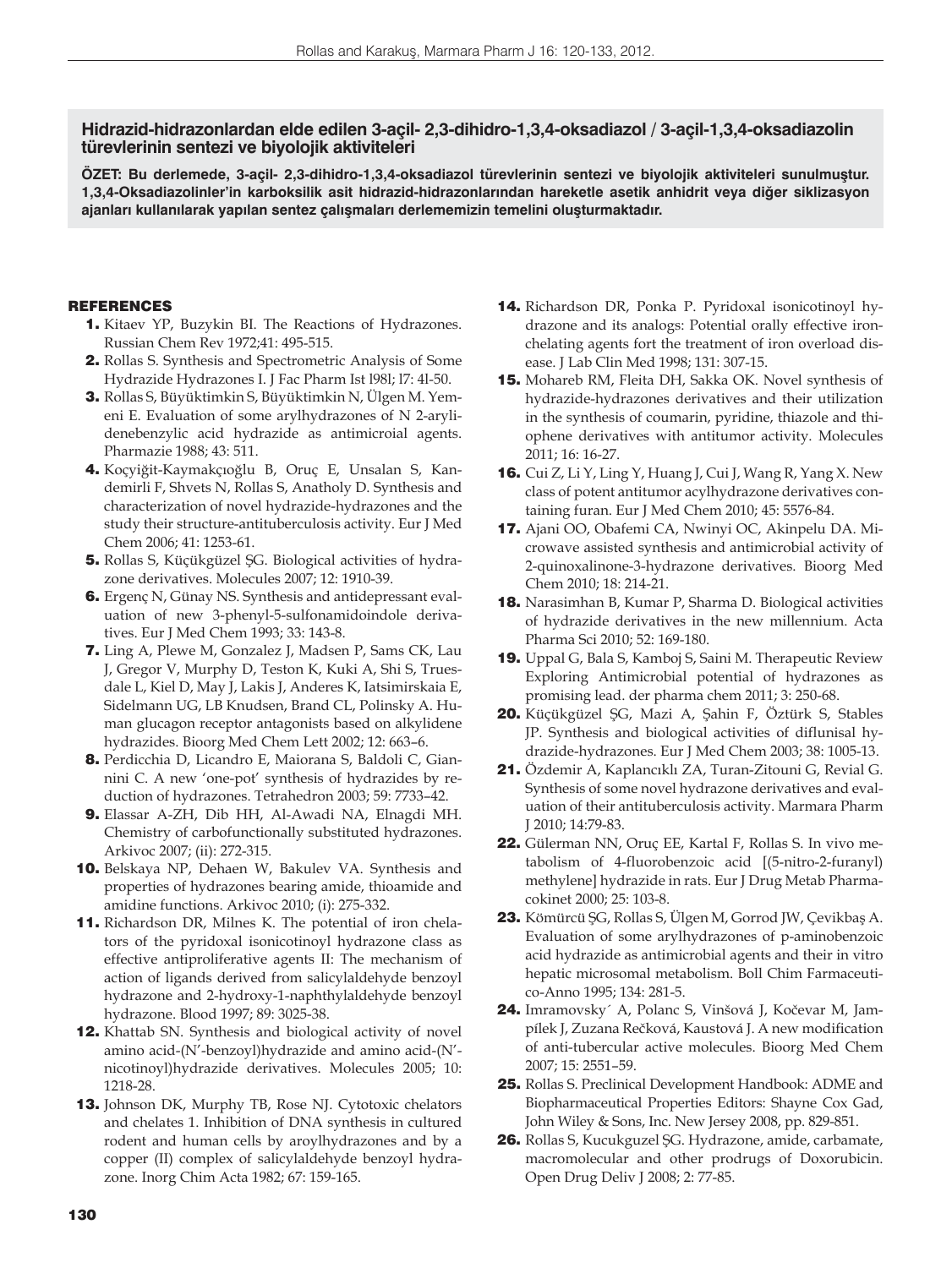- 27. Bildstein l, Dubernet C, Couvreur P. Prodrug-based intracellular delivery of anticancer agents. Adv Drug Deliv Rev 2011; 63: 2-23.
- 28. Rawat J, Jain PK, Ravichandran V, Agrawal RK. Synthesis and evaluation of mutual prodrugs of isoniazid, pamino salicylic acid and ethambutol. Arkivoc 2007; (i): 105-118.
- 29. Kratz F. DOXO-EMCH (INNO-206): the first albuminbinding prodrug of doxorubicin to enter clinical trials. Expert Opin Investig Drugs 2007; 16: 855-66.
- 30. Ducry L, Stump B. Antibody-Drug Conjugates: Linking Cytotoxic Payloads to Monoclonal Antibodies. Bioconjugate Chem 2010; 21: 5–13.
- 31. Küçükgüzel ŞG, Oruç EE, Rollas S, Şahin F, Özbek A. Synthesis, characterization and biological activity of novel 4-thiazolidino 1,3,4-oxadiazoles and some related compounds. Eur J Med Chem 2002; 37: 197-206.
- 32. Cesur N, Cesur Z, Ergenç N, Uzun M, Kiraz M, Kasimoglu Ö, Kaya D. Synthesis and antifungal activity of some 2-aryl-3-substituted 4-thiazolidinones. Arch Pharm (Weinheim) 1994; 327: 271-72.
- 33. Kalsi R, Shrimali M, Bhalla TN, Barthwal JP. Synthesis and anti-inflammatory activity of indolyl azetidinones. Indian J Pharm Sci 2006; 41: 353-59.
- 34. Kumar D, Bux FB, Singh Arun. Synthesis and biological activity of azetidinone. Rasāyan J Chem 2010; 3: 497-502.
- 35. Mansour AK, Eid MM, Khalil NSAM. Synthesis and reactions of some new heterocyclic carbohydrazides and related compounds as potantial anticancer agents. Molecules 2003; 8: 744-55.
- 36. Dobrotă C, Paraschivescu CC, Dumitru I, Matache M, Baciu I, Rută LL. Convenient preparation of unsymmetrical 2,5-disubstituted 1,3,4-oxadiazoles promoted by Dess-Martin reagent. Tetrahedron Lett 2009; 50: 1886-88.
- 37. Safieh KAA, Al-Titi AMS, Zahra JA, Ayoub MT. Oxidative cyclization of arylidene carboxyhydrazides: Synthesis of substituted hydroxydiphenylmethyl-1,3,4-oxadiazoles. JJC 2007; 2: 211-8.
- 38. Kovařiková P, Mokry M, Klimeš J, Vávrová K. HPLC study on stability of pyridoxal isonicotinoyl hydrazone. J Pharmaceut Biomed Anal 2006; 40: 105-112.
- 39. Ülgen M, Barlas-Durgun B, Rollas S, Gorrod JW. The in-vitro hepatic microsomal metabolism of benzoic acid benzylidene hydrazide. Drug Metabol Drug Interact 1997; 13: 285-94.
- 40. Hearn MJ, Chanyaputhipong PY. Preparation and spectroscopic properties of 3-acyl-1,3,4-oxadiazolines. J Heterocyclic Chem 1995; 32: 1647-49.
- 41. Yale HL, Losee K, Martins J, Holsing M, Perry FM, Bernstein J. Chemotherapy of experimental tuberculosis. VIII. The synthesis of acid hydrazides, their derivatives and related compounds. J Am Chem Soc 1953; 75: 1933-42.
- 42. Somogyi Lászlό. Structure and reactions of aldose semicarbazone and thiosemicarbazone derivatives under acetylating conditions. Carbohydr Res 1979; 75: 325-30.
- 43. Hassan E, Al-Ashmawi MI, Abdel-Fattah B. Synthesis and antimicrobial testing of certain oxadiazoline and triazole derivatives. Pharmazie 1983; 38: 833-5.
- 44. Ergenç N, Rollas S, Topaloğlu Y, Ötük G. Synthesis and characterization of new 1,3,4-oxadiazolines. Arch Pharm 1989; 322: 837-8.
- 45. Rollas S, Gülerman NN, Erdeniz H. Synthesis and antimicrobial activity of some new hydrazones of 4-fluorobenzoic acid hydrazide and 3-acetyl-2,5-disubstituted-1,3,4-oxadiazolines. Farmaco 2002; 57: 171-4.
- 46. Rahman MMA, EL Ashry ESH, Abdallah AA, Rashed N.C-(Polyacetoxy)alkyloxadiazolines and related compounds. Carbohydr Res 1979; 73: 103-11.
- 47. Maccioni E, Alcaro S, Cirilli R, Vigo S, Cardia MC, Sanna ML, Meleddu R, Yanez M, Costa G, Casu L, Matyus P, Distinto S. 3-Acetyl-2,5-diaryl-2,3-dihydro-1,3,4-oxadiazoles: A new scaffold for the selective inhibition of Monaamine Oxidase B. J Med Chem 2011; 54: 6394-98.
- 48. Somogyi L. Notes on the reactions of ketone acylhydrazones under acylation conditions. Tetrahedron 1985; 41: 5187-90.
- 49. Somogyi L. Stereochemical aspects of the formation of diastereo isomeric 3-acetyl-2-(polyacetoxyalkyl)-5-phenyl-2,3-dihydro-1,3,4-oxadiazoles. Carbohydr Res 1988; 182: 19-29.
- 50. Somogyi L, Czugler M, Sohár P. Synthesis and stereostructure of some 5,5'-disübstituted-3-acetyl-2,2'-bi-2H-1,3,4-oxa(thia)diazolines. Tetrahedron 1992; 48: 9355-62.
- 51. Somogyi L. Synthesis, oxidation and dehydrogenation of cyclic N,O- and N,S- acetals. Part III. [1,2] Transformation of N, O-acetals: 3-Acyl-1,3,4-oxadiazolines. J Heterocyclic Chem 2007; 44: 1235-46.
- 52. Durgun B, Çapan G, Ergen N, Rollas S. Synthesis characterization and biological evaluation of new benzylidenebenzohydrazides and 2, 5-disubstituted-2,3-dihydro-1,3,4-oxadiazolines. Pharmazie 1993; 48: 942-3.
- 53. Büyüktimkin S, Rollas S, Ülgen M, Ötük G. Some 1,3,4-oxadiazoline derivatives prepared by starting form benzylic acid hydrazide arylhdrazones and their antimicrobial evaluation. Pharmazie 1990; 45: 865.
- 54. Fathy NM, Abdel-Motti F, Abdel-Megeid FME. Synthesis of some thienoquinoline derivatives with expected pharmacological activity. Com Fac Sci Univ Ank 1991; 37: 1-8.
- 55. Khalil MA, El-Sayed OA, El-Shamy HA. Synthesis and antimicrobial evaluation of novel oxa(thia)diazolylquinolines and oxa(thia)diazepino[7,6-b]quinolines. Arch Pharm (Weinheim), 1993; 326: 489-92.
- 56. Farghaly AAH. Synthesis, reactions and antimicrobial activity of some new indolyl-1,3,4-oxadiazole, triazole and pyrazole derivatives. J Chin Chem Soc 2004; 51: 147- 56.
- 57. Mogilaiah K, Kumara Swamy T, Vinay Chandra A, Srivani N. Microwave assisted synthesis of 1,3,4-oxadiazolyl 1,8-naphthyridines under solvent-free conditions using solid support. Indian J Chem 2009; 48(B): 1462-65.
- 58. Dewangan D, Pandey A, Sivakumar T, Rajavel R, Dubey RD. Synthesis of some novel 2,5-disubstituted 1,3,4-oxadiazole and its analgesic, anti-inflammatory, anti-bacterial and anti-tubercular activity. Int J Chem Tech Res 2010; 2: 1397-412.
- 59. Burch HA. Nitrofuryl Heterocycles. V. 4-Acyl-5,5-dialkyl-2-(5-nitro-2-furyl)-D2-1,3,4-oxadiazolines. J Med Chem1967; 10: 91-3.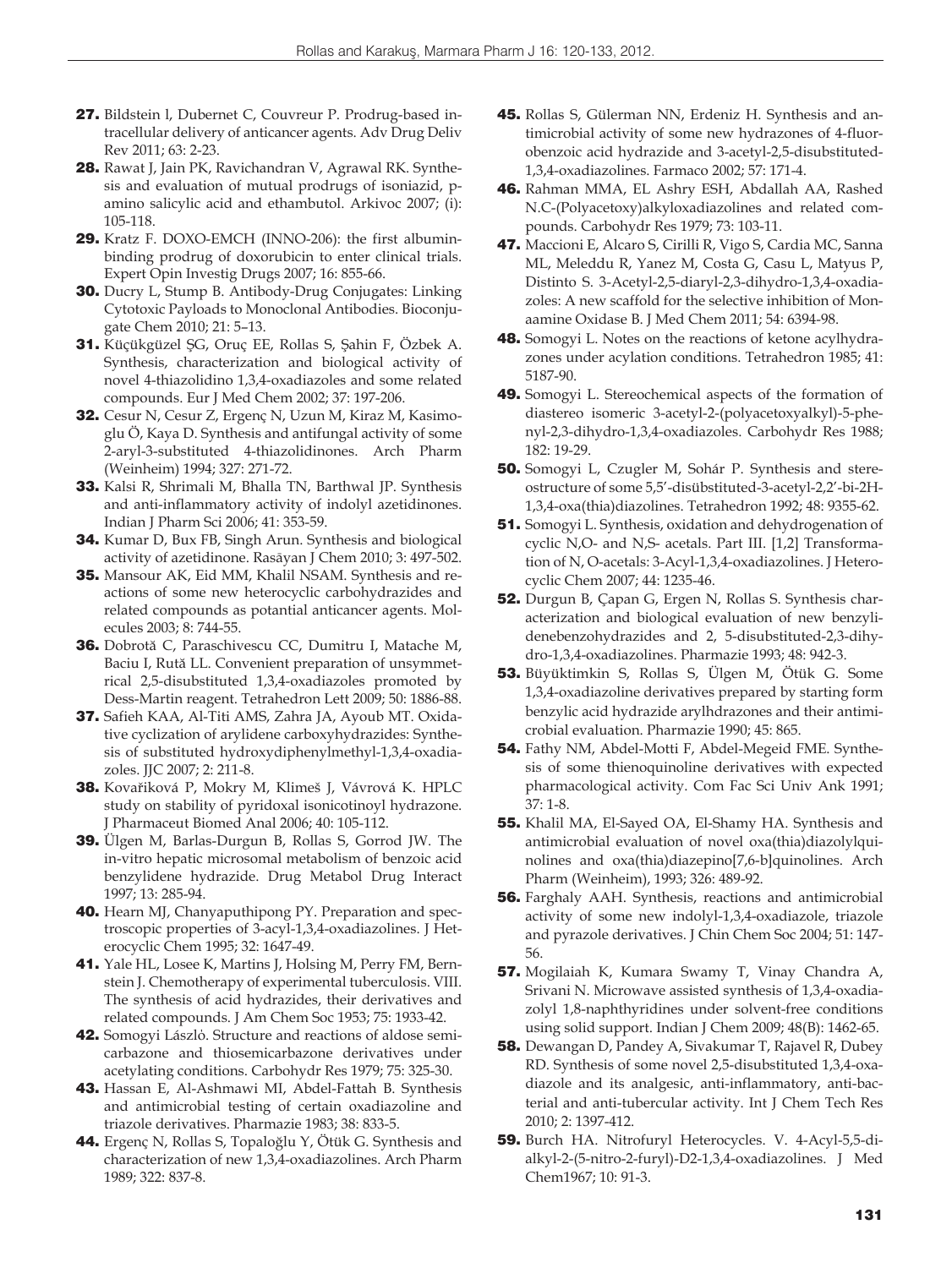- 60. Cerioni G, Maccioni E, Cardia MC, Vigo S, Mocci F. Characterization of 2,5-diaryl-1,3,4-oxadiazolines by multinuclear magnetic resonance and density functional theory calculations. Investigation on a case of very remote Hammett correlation. Magn Reson Chem 2009; 47: 727-33.
- 61. Osório TM, Monache FD, Chiaradia LD, Mascarello A, Stumpf TR, Zanetti CR, Silveira DB, Barardi CRM, Smânia EFA, Viancelli A, Garcia LAT, Yunes RA, Nunes RJ, Smânia A. Antibacterial activity of chalcones, hydrazones and oxadiazoles against methicillin-resistant Staphylococcus aureus. Bioorg Med Chem Lett 2012, 22: 225–30.
- 62. Eid AI, Ragab FA, El-Ansary SL, El-Gazayerly SM, Mourad FE. Synthesis of new 7-substituted 4-methylcoumarin derivatives of antimicrobial activity. Arch Pharm (Weinheim)1994; 327: 211-3.
- 63. Armesto D, Gallego MG, Horspool WM, Ramos A. Unexpected reactivity of the anion derived from benzophenone benzoylhydrazone in the presence of electrophiles. Tetrahedron Lett 1988; 29: 3581-4.
- 64. Bacu E, Couture A, Grandclaudon P. Synthesis and characterization of 2,2-disubstituted-5-(2-phenothiazin-10 ylethyl)-2,3-dihydro-1,3,4-oxadiazoles. Synth Commun 2003; 33: 143-151.
- 65. Islam R, Mohsin M. Synthesis of isatin, 5-chloroisatin and their D2-1,3,4-oxadiazoline derivatives for comparative study on brine shrimp. Bangladesh J Pharmacol 2007; 2: 7-12.
- 66. Han D, Meng XB, Wang LN, Liu H, Yao Y, Wang Z, Yang ZJ, Liu ZM, Li ZJ. Efficient synthesis of a series of novel fructose-based 3-acetyl-5-alkyl-2,3-dihydro-1,3,4-oxadiazole derivatives and studies of the reaction mechanism. Tetrahedron: Asymmetry 2009; 20: 399-410.
- 67. Wang LN, Han D, Xu FF, Meng XB, Li ZJ. Microwaveassisted efficient synthesis of glucose-based 3-acetyl-5 alkyl-2,3-dihydro-1,3,4-oxadiazole derivatives catalyzed by sodium acetate. Carbohydr Res 2009; 344: 2113-9.
- 68. Allam YA, Nawwar GAM . Facile synthesis of 3-spiroindolines. Heteroatom Chemistry 2002; 13: 207-10.
- 69. Abadi AH, Eissa AAH, Hassan GS. Synthesis of novel 1,3,4-trisubstituted pyrazole derivatives and their evaluation as antitumor and antiangiogenic agents. Chem Pharm Bull 2003; 51: 838-44.
- 70. Alho MMA, Moglioni AG, Brousse B, Moltrasio GY, D'Accorso NB. Synthesis and characterization of 2,2-disubstituted thiadiazolines. Arkivoc 2000; (iv): 627-40.
- 71. Ke S, Li Z, Qian X. 1,3,4-Oxadiazoline-3(2H)-carboxamide derivatives as potential novel class monoamine oxidase (MAO) inhibitors: Synthesis, evaluation, and role of urea moiety. Bioorg Med Chem 2008; 16: 7565-72.
- 72. Ke S, Liu F, Wang N, Yang Q, Qian X. 1,3,4-Oxadiazoline derivatives as novel potential inhibitors targeting chitin biosynthesis: Design, synthesis and biological evaluation. Bioorg Med Chem Lett 2009; 19: 332-5.
- 73. Tsoleridis CA, Stephanidou-Stephanadou J, Gounaridis P, Zika H, Pozarentzi M. Unusual reaction of N-aroyldihydrocyclopenta-pyrazolidinol with ketenes: formation of 1,3,4-oxadiazoles. Tetrahedron 2003; 59: 4591-601.
- 74. Desai NC, Dodiya AM. Conventional and microwave techniques for synthesis and antimicrobial studies of novel 1-[2-(2-chloro(3-quinolyl))-5-(4-nitrophenyl)- (1,3,4-oxadiazolin-3-yl)]-3-(aryl)prop-2-en-1-ones. Med Chem Res 2011; DOI: 10.1007/s00044-011-9670-9.
- 75. Gülerman N, Rollas S, Kiraz M, Ekinci AC, Vidin A. Evaluation of antimycobacterial and anticonvulsant activities of new 1-(4-fluorobenzoyl)-4- substituted-thiosemicarbazide and 5-(4-fluorophenyl)-4-substituted-2,4-dihydro-3H-1,2,4-triazole-3-thione derivatives. Farmaco 1997; 52: 691-5.
- 76. Shaker RM. The chemistry of mercapto- and thione- substituted 1,2,4-triazoles and their utility in heterocyclic synthesis. Arkivoc 2006; (ix): 59-112.
- 77. Rollas S, Karakuş S, Barlas-Durgun B, Erdeniz H, Kiraz M. Synthesis and antimicrobial activity of some 1,4-disubstituted thiosemicarbazide and 2,5- disubstituted 1,3,4-thiadiazole derivatives. Farmaco 1996; 51: 811-4.
- 78. Oruç EE, Rollas S, Kandemirli F, Shvets N, Dimoglo A. 1,3,4-Thiadiazole derivatives. Synthesis, structure elucidation, and structure-antituberculosis activity relation investigation. J Med Chem 2004; 47: 6760-67.
- 79. Feng D, Huang Y, Chen R, Yu Y, Song H. A novel of 2,5-disubstituted 1,3,4-oxadiazolines by the regioselective cyclization of 1,4-disubstituted thiosemicarbazides. Synthesis 2007; 12: 1779-84. 80. El-Saidi M, Kassam K, Pole DL, Tadey T, Warkentin J. 2,2-Dialkoxy-D3- 1,3,4-oxadiazolines: Convenient Thermal Sources of Dialkoxycarbenes. J Am Soc 1992; 114: 8751-2.
- 81. El Kaim L, Le Menestrel I, Morgentin R. Trichloroacetic acid hydrazones I: New formation of 1,3,4-oxadiazoles from aldehydes. Tetrahedron Lett 1998; 39: 6885-8.
- 82. Fuloria NK, Singh V, Shaharyar M, Ali M. Synthesis and antimicrobial evaluation of some new oxadiazoles derived from phenylpropionohydrazides. Molecules 2009; 14: 1898-903.
- 83. Joshi SD, Vagdevi HM, Vaidya VP, Gadaginamath GS. Synthesis of new 4-pyrrol-1-yl benzoic acid hydrazide analogs and some derived oxadiazole, triazole and pyrrole ring systems: A novel class of potential antibacterial and antitubercular agents. Eur J Med Chem 2008; 43: 1989-996.
- 84. Baquero E, Quinones W, Ribon W, Caldas ML, Sarmiento L, Echeverri F. Effect of an oxadiazoline and a lignan on mycolic acid biosynthesis and ultrastructural changes of Mycobacterium tuberculosis. Hindawi Publishing Corporation Tuberculosis Research and Treatment 2011; 1-6.
- 85. Chawla R, Arora A, Parameswaran MK, Sharma PC, Michael S, Ravi TK. Synthesis of novel 1,3,4-oxadiazole derivatives as potential antimicrobial agents. Acta Pol Pharm 2010; 67: 247-53.
- 86. Yang JF, Cao H, Liu H, L, BQ, Ma YM. Synthesis and bioactivity of novel bis-heterocyclic compounds containing pyrazole and oxadiazoline. J Chin Chem Soc 2011; 58: 369-75.
- 87. Hamdi N, Passarelli V, Romerosa A. Synthesis, spectroscopy and electrochemistry of new 4-(4-acetyl-5-substituted-4,5-1,3,4-oxodiazol-2-yl)methoxy)-2H-chromen-2 ones as a novel class of potential antibacterial and antioxidant derivatives. CR Chimie 2011; 14: 548-55.